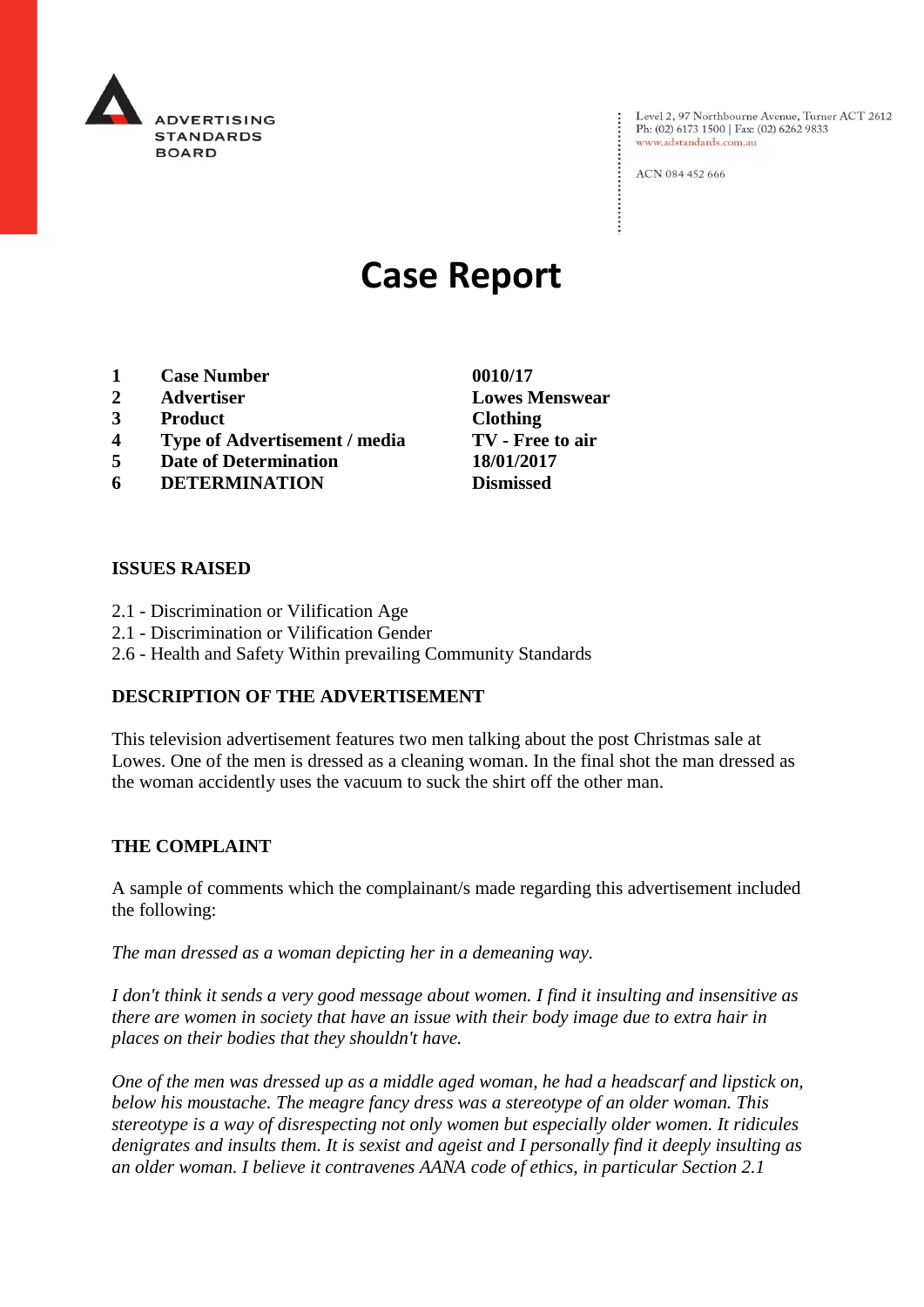*which states that the "Advertising or marketing communications shall not portray people or depict material in a way which discriminates against or vilifies a person or section of the community on account of race, ethnicity, nationality, gender, age, sexual preference, religion, disability, mental illness or political belief." This advert discriminates against women who are older members of the community.*

## **THE ADVERTISER'S RESPONSE**

Comments which the advertiser made in response to the complainant/s regarding this advertisement include the following:

*We refer to your letter in relation to complaints made to the Advertising Standards Bureau (ASB) concerning a Lowes Menswear television commercial for their Post-Christmas Sale.*

*Thank you for providing Lowes with the opportunity to respond to the complaints as set out below.*

*1. History*

*Lowes is an Australian family owned business with nearly 200 stores nationally. Lowes advertising is known for its larrikin, fun factor offering quality menswear at an affordable price.*

*2. The Post-Christmas Sale Campaign*

*The advertisement aimed to create attention with 2 characters doing a store cleanout. The ad was never intended to be inappropriate or lack sensitivity.*

*3. Response to Section 2 of the Code*

*2.1 - Discrimination or Vilification Age*

*Lowes does not believe the advertisement discriminates or vilifies against age as there is no reference to the age of the actor at any time during the ad. There was no intention to depict the actor as an older woman. This is the age of the actor and he has been featuring in the ads regularly for a number of years.*

*2.1 - Discrimination or Vilification Gender*

*Lowes does not believe the advertisement discriminates or vilifies against gender. Lowes believe that men should have the right to dress as a woman if he chooses. Just the same as a woman has the right to dress as a man. Dressing as a woman isn't demeaning to women. There was no demeaning or vilifying acts portrayed in the ad. During the entire ad the actors are jovial and supporting each other in cleaning out the store. Lowes is a larrikin brand and many of their ads have featured ex-football players dressing up as women in the spirit of humour. Cross dressing is a mode of fancy dress and one that is enjoyed by rugby and other sporting societies. Cross dressing has been featured on a number of TV shows and movies in humorous ways with famous celebrities such as Dame Edna Everage.*

*2.6 - Health and Safety Within Prevailing Community Standards*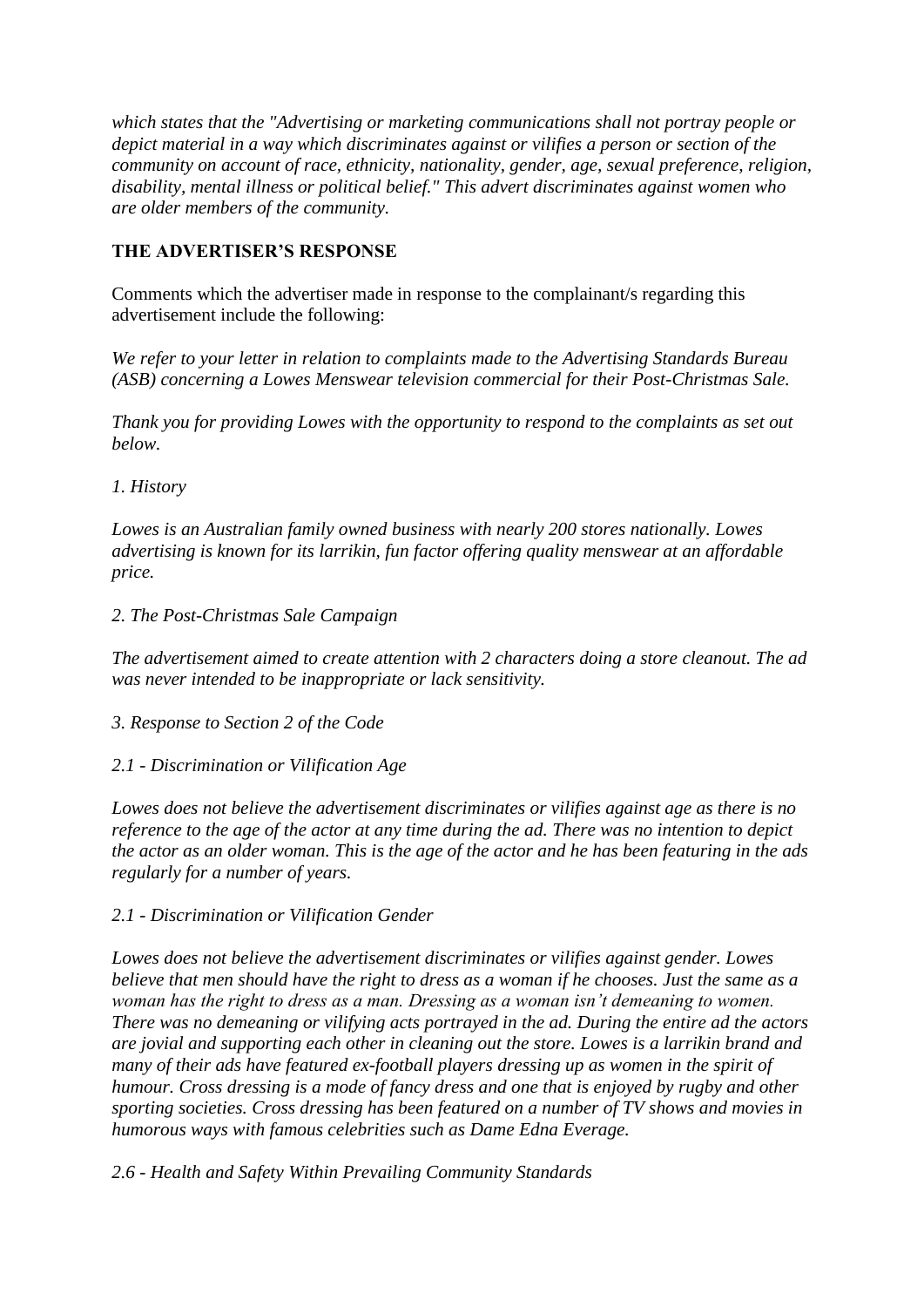*There was no intention to insult women that have issues with their body image. The actor in the ad had no changes to his body size or facial hair. Lowes does not believe this contravenes any health and safety issues. The fact that only a nominal number (3) of complaints have been received by the ASB indicates that the ad has not caused serious or widespread offence (having regard to Prevailing Community Standards).*

### *4. The Complaints*

*The ad was never intended to be inappropriate or lack sensitivity. The ad ran for 3 days only (26-28th December 2016), the advertised product is no longer available and the ad will not be used again.*

## **THE DETERMINATION**

The Advertising Standards Board ("Board") considered whether this advertisement breaches Section 2 of the Advertiser Code of Ethics (the "Code").

The Board noted the complainants' concerns that the advertisement features a man with a moustache dressed as a woman which is insulting and ridicules older women.

The Board reviewed the advertisement and noted the advertiser's response.

The Board considered whether the advertisement complied with Section 2.1 of the Code which requires that 'advertisements shall not portray or depict material in a way which discriminates against or vilifies a person or section of the community on account of race, ethnicity, nationality, gender, age, sexual preference, religion, disability, mental illness or political belief.'

The Board noted that this television advertisement features two men promoting the Lowes 'Clean out' Sale by holding up various items and announcing their new prices. The Board noted that one of the men is dressed as a female and is holding a vacuum cleaner which removes his colleague's top at the end of the advertisement.

The Board noted the complainants' concerns over the use of a man dressed as a woman. The Board noted that it is not of itself discriminatory or vilifying to depict a person dressed as a different gender and considered that in this instance the use of a man dressed as a caricature of a 'Mrs Mop' cleaner is not intended to be offensive to woman or to suggest that this how woman do, or should, look.

The Board noted the complainants' concerns that the advertisement is offensive to older women because it ridicules their dress. The Board noted that the man dressed as a female cleaner is himself an older man and considered that he is intended to be a cleaner and in the Board's view the focus is on the man as a caricature of a cleaner rather than on women, be they old or young.